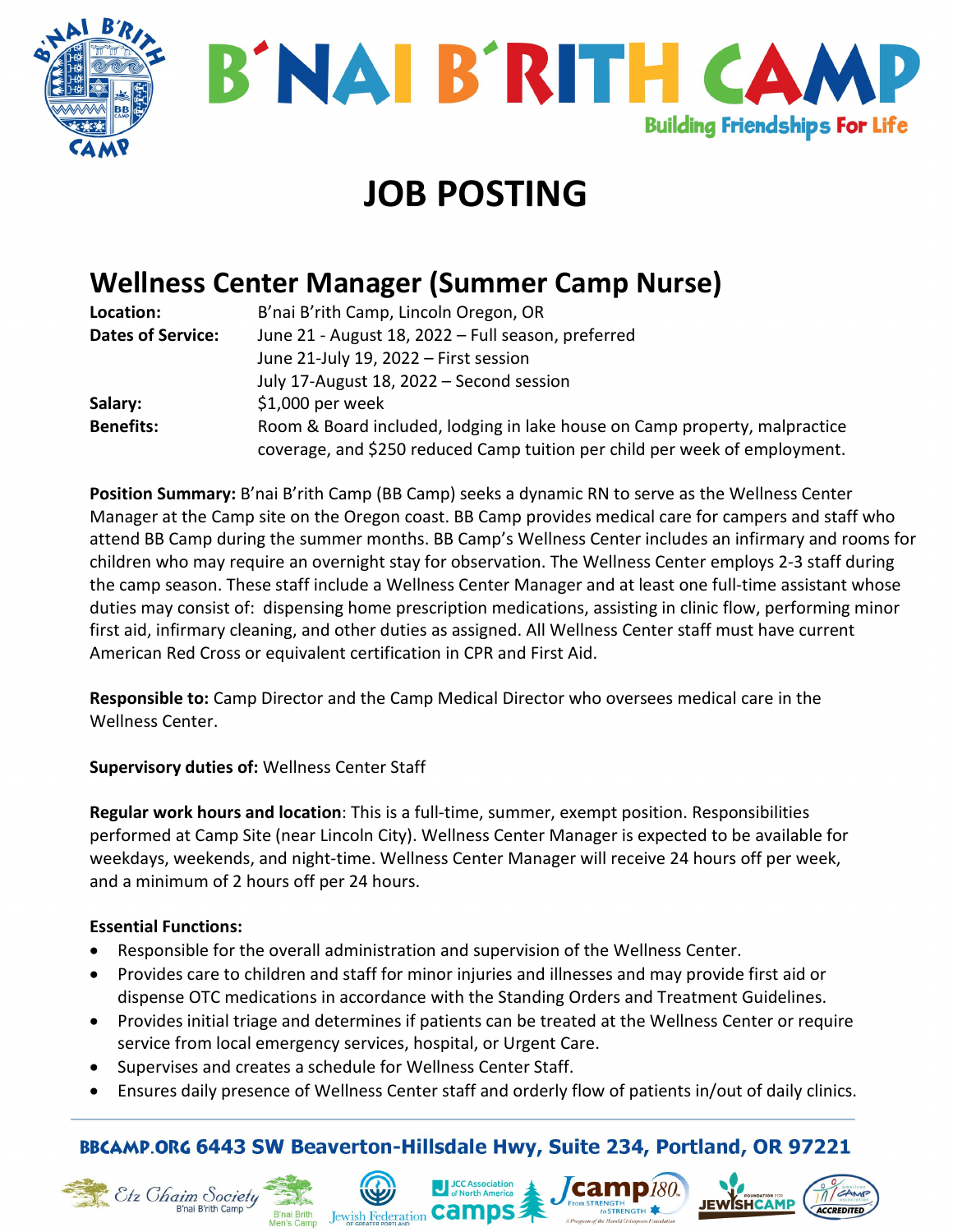- Creates system for patients who request to be seen during non-clinic hours.
- Supervises dispensing of home prescription medications or OTC medications to campers and may delegate this supervision to approved Wellness Center Staff.
- Ensures all encounters are documented in the Camp database.
- Maintains patient privacy according to HIPPA standards.
- Communicates effectively among staff, campers, and parents. In some situations, phone calls to parents will be made along with a backup medical provider and/or the Camp Director.
- Professionally maintains the Wellness Center ensuring it is sanitized regularly, organized, and uses universal precautions.
- Maintains inventory before, during, and post Camp season. Requests replacement inventory when needed.
- Collaborates with the on-call physician/APRN and/or camp leadership with issues that may arise
- Works with Medical Director to lead staff training for summer staff related to wellness at Camp.
- Checks and issue first aid kits as necessary, including those for overnight trips.
- Participate in supervisory and staff meetings.
- Some duties may be reassigned, and other duties may be assigned as required.

#### **Qualifications and Job Requirements:**

- Must have previous health care experience with children.
- Current Oregon licensure as RN or eligible to obtain a license to practice
- Current CPR and First Aid certification
- Strong Communication Skills
- Ability to work in a team environment and to collaborate effectively with a number of different stakeholders (parents, counselors, unit supervisors, medical staff, camp administration, etc.)
- Experience in first aid and emergency management
- Experience in both pediatric and adult illness/injury care
- Population/public health knowledge
- Excellent organizational, project management, and problem solving skills
- Prioritizes inclusivity within the work that is produced
- Ability to be flexible and manage change
- Previous experience working at a camp, or experience in a summer camp setting is preferred.

#### **Additional Skills & Abilities:**

- Must be able to independently carry out assigned tasks demonstrating good time management and personal motivation.
- Must be able to prioritize work load and respond appropriately to change.
- Must be able to communicate verbally and in writing using the English language.
- Must interact in respectful, friendly and supportive manner with campers and guests in all areas.
- Must work cooperatively with staff in all departments to meet the unique needs of each department or campers/ guests, including people with disabilities.